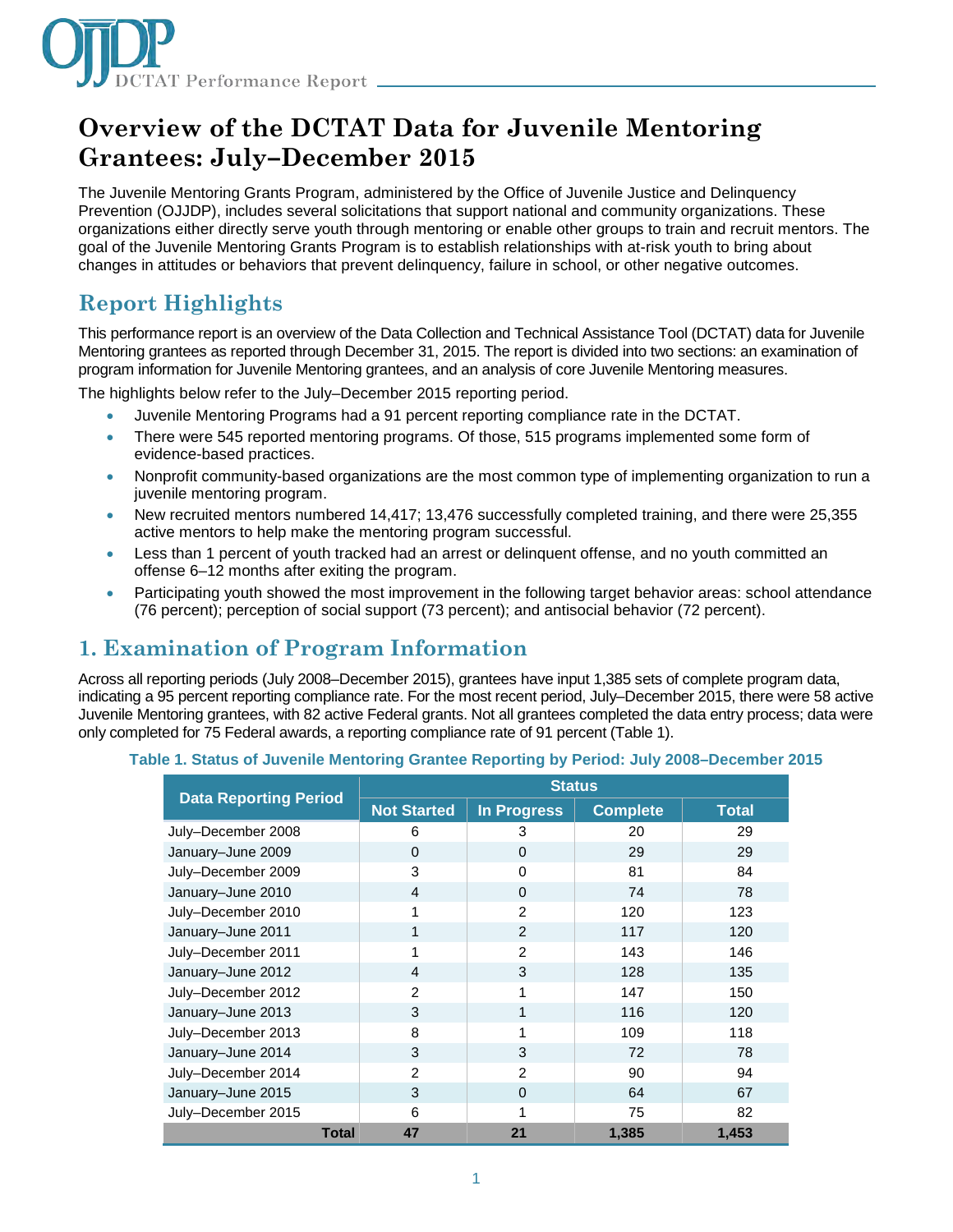Table 2 presents aggregate target population data for July 2014 to December 2015 and the number of Juvenile Mentoring grantees that target each population for service. Targeted services include any services or approaches specifically designed to meet the needs of the population (e.g., gender-specific, culturally based, developmentally appropriate).

Grantees only have to report target population information once in the DCTAT. However, grantees and subgrantees may update their servicing target population chart to best fit their program during the life of the award. The slight variation in numbers between each reporting period is due to the number of active or inactive Federal awards and subawards or to additional services grantees may have added to their programs.

| <b>Population</b>                             | <b>Number of Grantees Serving Group During Reporting Period</b> |                   |                    |  |
|-----------------------------------------------|-----------------------------------------------------------------|-------------------|--------------------|--|
|                                               | July-December 2014                                              | January-June 2015 | July-December 2015 |  |
| <b>Race/Ethnicity</b>                         |                                                                 |                   |                    |  |
| American Indian/Alaska Native                 | 175                                                             | 83                | 119                |  |
| Asian                                         | 190                                                             | 127               | 167                |  |
| <b>Black/African American</b>                 | 462                                                             | 361               | 436                |  |
| Caucasian/Non-Latino                          | 312                                                             | 251               | 263                |  |
| Hispanic or Latino (of Any Race)              | 391                                                             | 329               | 357                |  |
| Native Hawaiian and Other Pacific<br>Islander | 142                                                             | 75                | 119                |  |
| Other Race                                    | 204                                                             | 118               | 160                |  |
| White/Caucasian                               | 373                                                             | 273               | 298                |  |
| Youth Population Not Served Directly          | 29                                                              | 14                | 28                 |  |
| <b>Justice System Status</b>                  |                                                                 |                   |                    |  |
| At-Risk Population (No Prior Offense)         | 490                                                             | 373               | 453                |  |
| <b>First-Time Offenders</b>                   | 355                                                             | 263               | 271                |  |
| <b>Repeat Offenders</b>                       | 183                                                             | 97                | 128                |  |
| Sex Offenders                                 | 6                                                               | 5                 | 5                  |  |
| <b>Status Offenders</b>                       | 125                                                             | 39                | 72                 |  |
| <b>Violent Offenders</b>                      | 32                                                              | 29                | 31                 |  |
| Youth Population Not Served Directly          | 36                                                              | 20                | 34                 |  |
| Gender                                        |                                                                 |                   |                    |  |
| Male                                          | 497                                                             | 387               | 461                |  |
| Female                                        | 503                                                             | 365               | 404                |  |
| Youth Population Not Served Directly          | 30                                                              | 15                | 29                 |  |
| Age                                           |                                                                 |                   |                    |  |
| $0 - 10$                                      | 313                                                             | 206               | 246                |  |
| $11 - 18$                                     | 506                                                             | 390               | 459                |  |
| Over 18                                       | 30                                                              | 32                | 29                 |  |
| Youth Population Not Served Directly          | 28                                                              | 13                | 27                 |  |
| <b>Geographic Area</b>                        |                                                                 |                   |                    |  |
| Rural                                         | 163                                                             | 82                | 117                |  |
| Suburban                                      | 290                                                             | 205               | 260                |  |
| Tribal                                        | 105                                                             | 24                | 56                 |  |
| Urban                                         | 444                                                             | 350               | 427                |  |
| Youth Population Not Served Directly          | 29                                                              | 14                | 28                 |  |
| <b>Other</b>                                  |                                                                 |                   |                    |  |
| Mental Health                                 | 247                                                             | 172               | 198                |  |
| Substance Abuse                               | 204                                                             | 142               | 171                |  |
| Truant/Dropout                                | 371                                                             | 281               | 288                |  |

### **Table 2. Grantees Serving Target Population: July 2014–December 2015**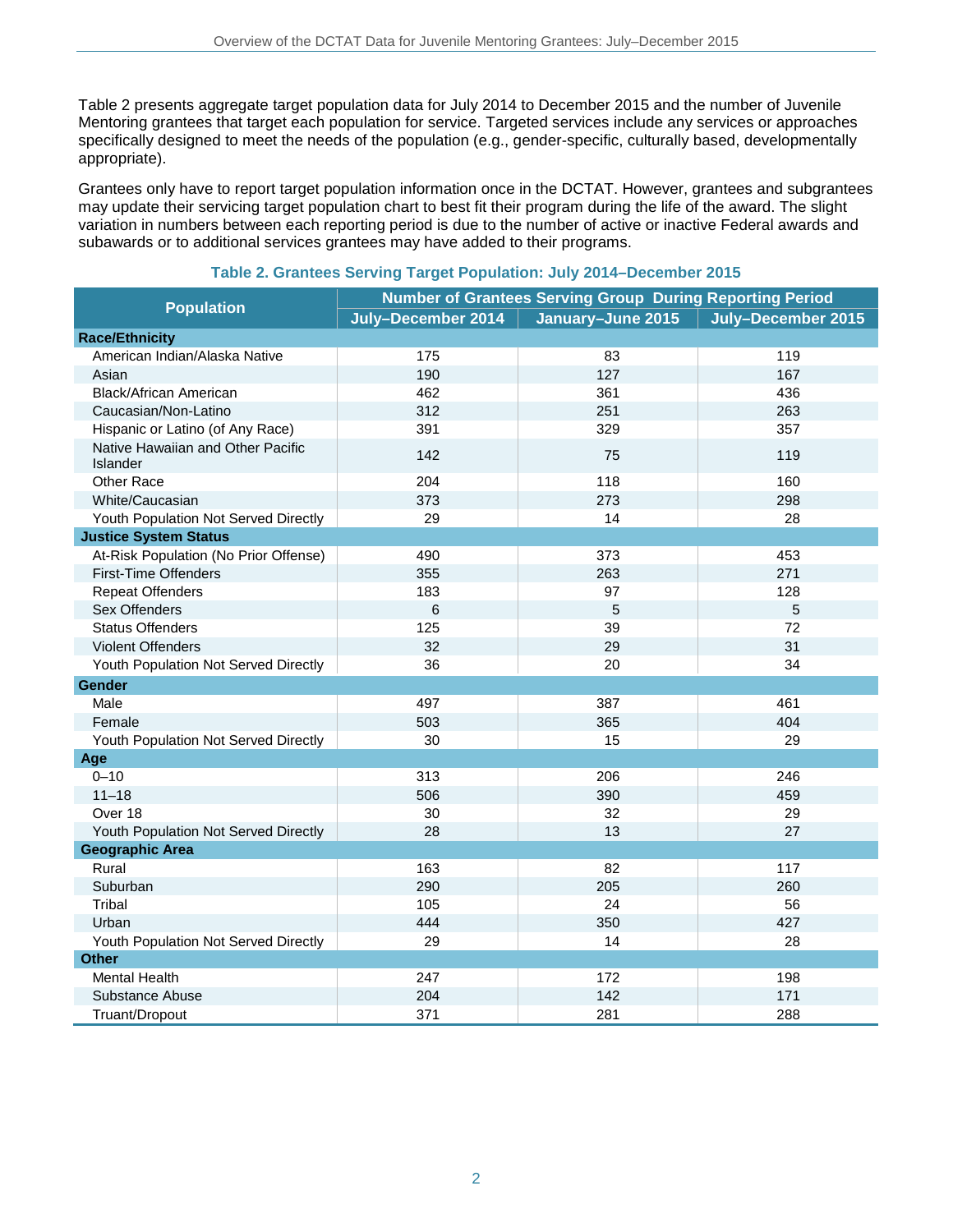## *1.1 Evidence-Based Programming and Funding Information*

OJJDP strongly encourages the use of research and evidence-based practices to implement mentoring programs. Evidence-based programs and practices include program models that have been shown, through rigorous evaluation and replication, to be effective at preventing or reducing juvenile delinquency or related risk factors. To understand how Juvenile Mentoring grantees are prioritizing evidence-based programs, grantees are asked to report whether or not their programs are evidence based. Based on the reported data, many Juvenile Mentoring grantees and subgrantees are implementing evidence-based practices. During the July–December 2015 reporting period, there were 545 reported mentoring programs, and 515 programs (94 percent) implemented evidence-based practices (Figure 1). Overall, there is a consistent use of evidence-based practices across the reporting periods.





In a review of fund allocation for evidence-based programs during the July–December 2015 reporting period, 91 percent (\$144,185,364) of Federal funds were distributed by Juvenile Mentoring grantees and subgrantees to evidence-based programs (Figure 2).



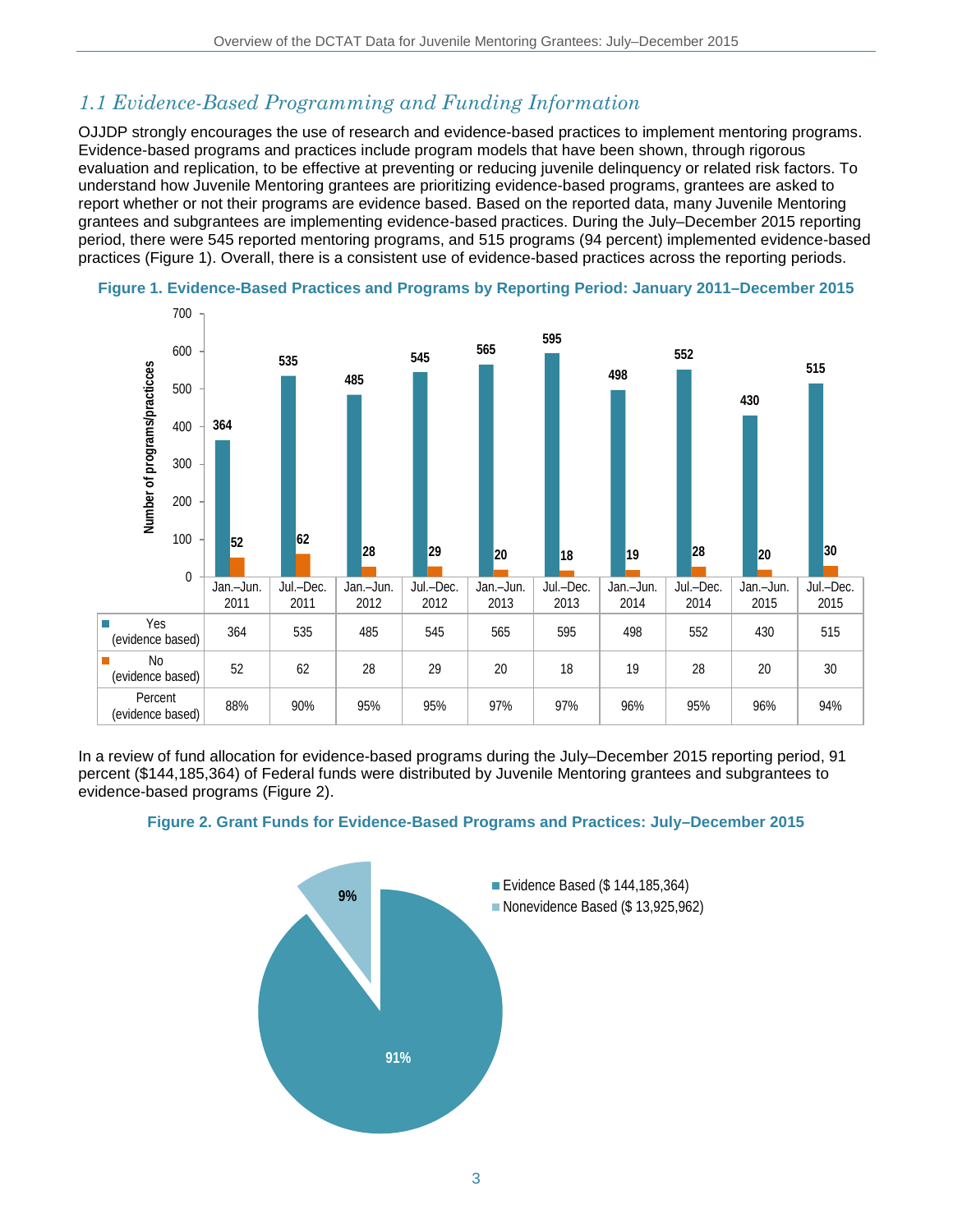In examining the grant amounts by State or district, Georgia received the most funds, followed by Maryland and Pennsylvania.<sup>1</sup> Table 3 shows a more comprehensive comparison of Federal award amounts.

| Table 3. Federal Award Amount by State or District (Dollars): July–December 2015 |                  |                                  |                      |                  |                                  |
|----------------------------------------------------------------------------------|------------------|----------------------------------|----------------------|------------------|----------------------------------|
| <b>Grantee State</b>                                                             | $\boldsymbol{N}$ | <b>Grant Amount</b><br>(Dollars) | <b>Grantee State</b> | $\boldsymbol{N}$ | <b>Grant Amount</b><br>(Dollars) |
| AZ                                                                               | $\mathbf{1}$     | 1,500,000                        | MI                   | $\mathbf 1$      | 350,640                          |
| CA                                                                               | 6                | 4,701,563                        | <b>NJ</b>            | $\overline{2}$   | 2,000,000                        |
| CO                                                                               | 2                | 3,353,583                        | NM                   | $\mathbf{1}$     | 1,000,000                        |
| <b>CT</b>                                                                        | $\overline{2}$   | 5,000,000                        | <b>NV</b>            | 1                | 300,000                          |
| <b>DC</b>                                                                        | 12               | 18,575,016                       | <b>NY</b>            | $\overline{4}$   | 5,538,000                        |
| <b>FL</b>                                                                        | 1                | 450,000                          | <b>OR</b>            | 1                | 500,000                          |
| GA                                                                               | 5                | 52,796,104                       | PA                   | 10               | 30,879,425                       |
| IL                                                                               | 4                | 12,490,517                       | <b>TX</b>            | 2                | 1,450,000                        |
| IN                                                                               | 1                | 1,315,923                        | <b>VA</b>            | $\overline{4}$   | 7,991,803                        |
| <b>KS</b>                                                                        | $\overline{2}$   | 1,450,000                        | <b>WA</b>            | 4                | 17,000,000                       |
| LA                                                                               | $\mathbf{1}$     | 1,538,000                        | WI                   | 1                | 449,426                          |
| МA                                                                               | 4                | 7,753,465                        | <b>WY</b>            | 1                | 1,500,000                        |
| MD                                                                               | 9                | 37,138,000                       |                      |                  |                                  |

### **Table 3. Federal Award Amount by State or District (Dollars): July–December 2015**

### *1.2 Implementing Organization Type*

Analysis of implementing agencies for this period revealed that the most programs (487) were with nonprofit community-based organizations. Other community-based organizations accounted for 36 awards, and schools or other education organizations accounted for 13 awards (Figure 3).





 $\mathbf{1}$ The amounts represent the grant program for the life of the award, regardless of when it was awarded, and does not account for how much funding has been spent during the reporting period.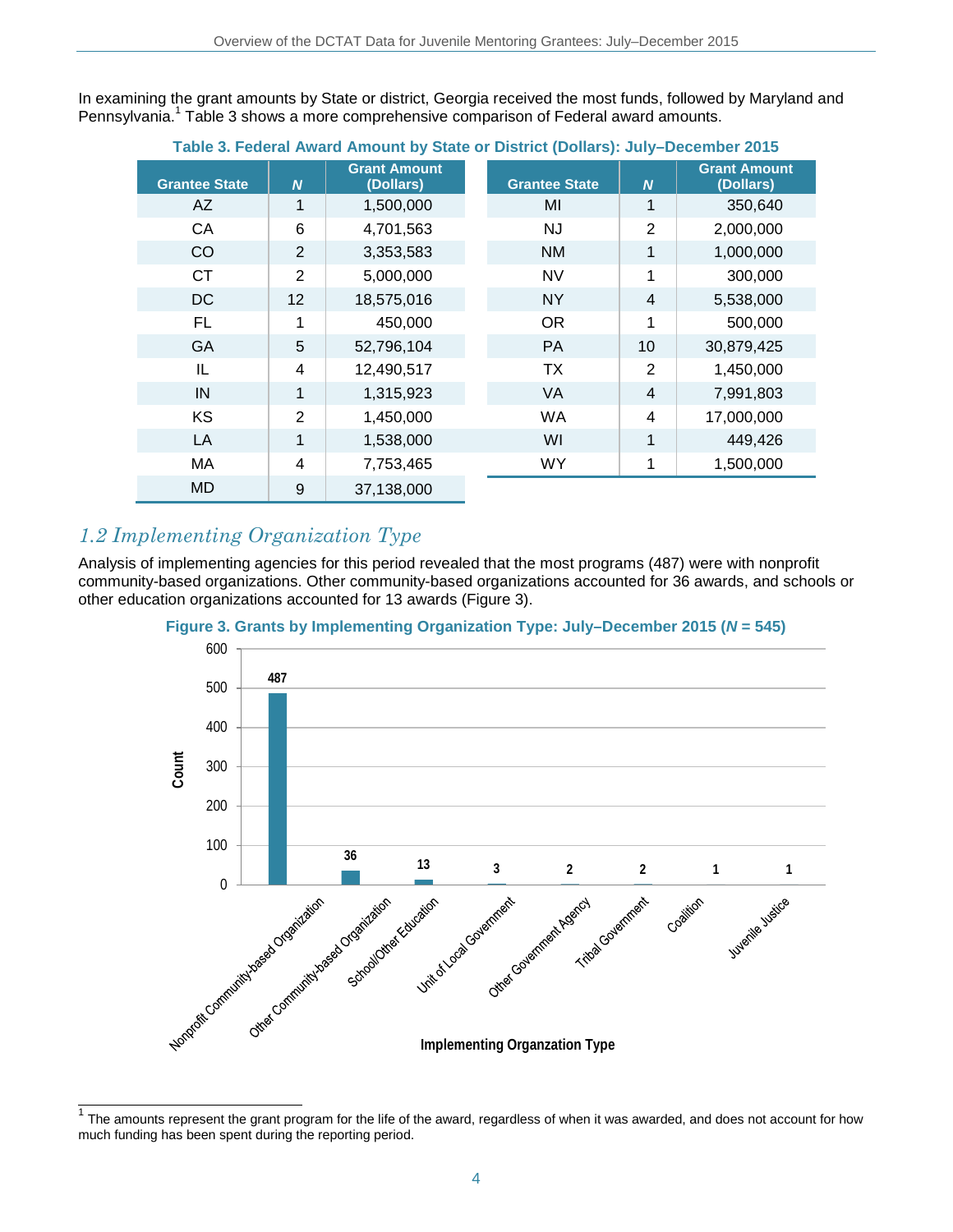# **2. Analysis of Core Measures Data from July–December 2015**

The next section presents an aggregate of performance measures data (Table 4). Of the 86,253 youth served by Juvenile Mentoring grantees, 77,914 (90 percent) were served using an evidence-based program or practice. In addition, 75 percent of eligible youth (15,474) exited programs after completing program requirements. Each grantee defines the requirements needed for a youth to complete a program. Sometimes a program cannot be completed in the 6 months represented by the reporting period. For example, in one program, youth have to complete 9 months of mentoring to be considered successful. If a youth exits such a program for any reason before 9 months of mentoring is complete, that youth is considered unsuccessful. The lack of a shorter-term definition for program completion, therefore, decreases the overall program completion rate.

Performance measures about the program mentors also were collected. During the reporting period, 14,417 new program mentors were recruited. Of the 14,315 mentors who began training, 13,476 (94 percent) successfully completed their training. Moreover, 17,844 (80 percent) mentors reported that they had increased knowledge of their program area. Of the 29,041 mentors in the program, 25,355 (87 percent) remained active mentors.

Collaboration with active partners also helps mentoring programs succeed, and 5,621 programs reported having such partners.

| <u>Favic 4. Ferrormance Measures for Touth of Mentors. July December 2019</u> |                         |     |  |
|-------------------------------------------------------------------------------|-------------------------|-----|--|
| <b>Performance Measures</b>                                                   | <b>Youth or Mentors</b> |     |  |
| Youth served using an evidence-based program or practice                      | 77.914                  | 90% |  |
| Total youth served                                                            | 86,253                  |     |  |
| Youth who exited the program having completed program requirements            | 15,474                  | 75% |  |
| Total number of youth who exited the program (successfully or unsuccessfully) | 20,561                  |     |  |
| Mentors successfully completing training                                      | 13,476                  | 94% |  |
| Number of program mentors who began training                                  | 14,315                  |     |  |
| Program mentors recruited                                                     | 14,417                  |     |  |
| Mentors trained who have increased knowledge of program area                  | 17,844                  | 80% |  |
| Number of trained program mentors                                             | 22,445                  |     |  |
| Mentoring programs with active partners                                       | 5,621                   |     |  |
| Number of mentoring programs                                                  | 5,649                   |     |  |
| Number of active mentors                                                      | 25,355                  | 87% |  |
| Total number of mentors in the program                                        | 29,041                  |     |  |

**Table 4. Performance Measures for Youth or Mentors: July–December 2015**

Figures 4–6 below represent the number of recruited mentors, active mentors, and successfully trained mentors during each reporting period since January 2013. One of the mentoring program's core goals is having well-trained mentors or staff to provide the most benefits to youth.



### **Figure 4. Number of Recruited Mentors**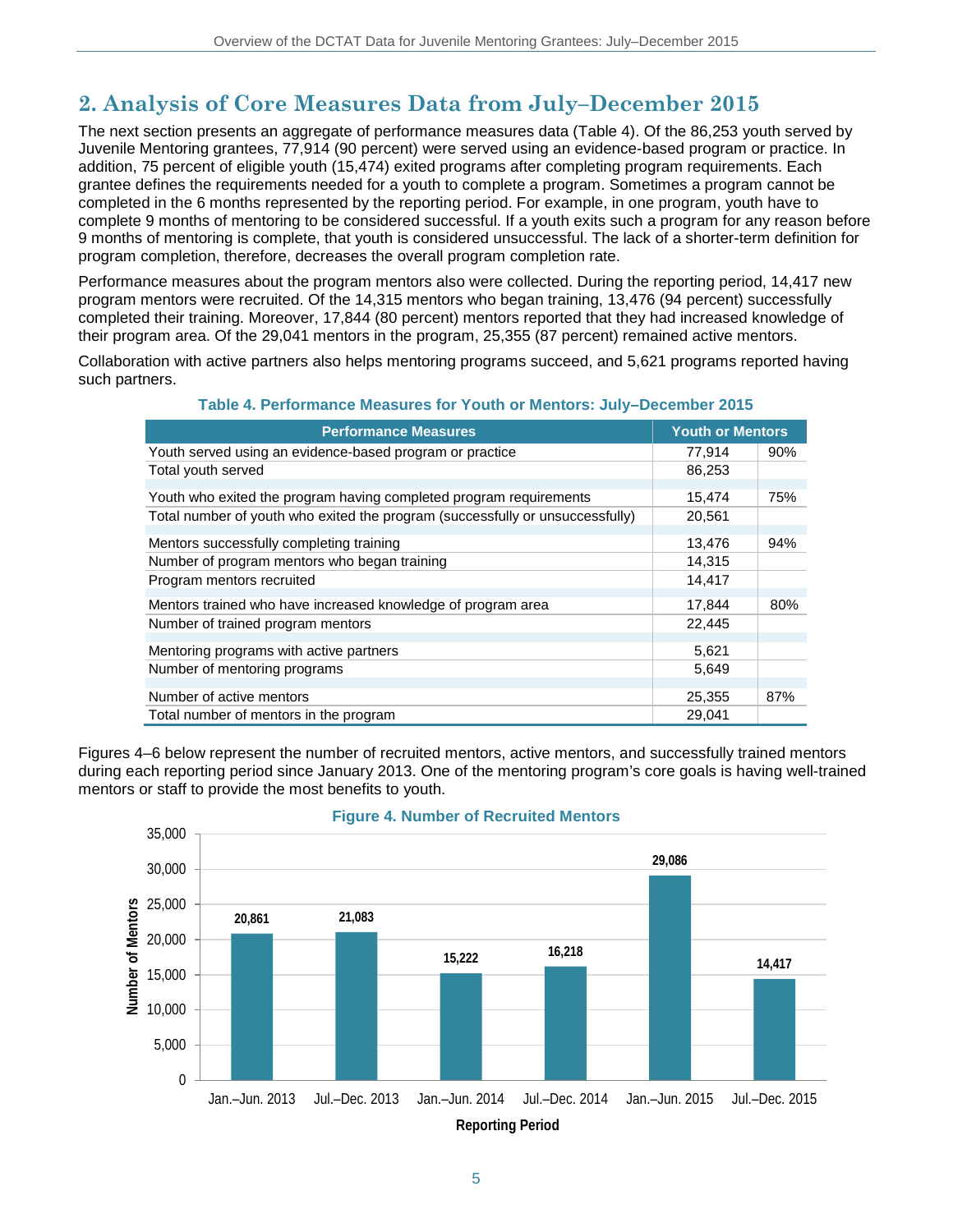





Overall, the percentage of program youth (Figure 7) who exited the program having completed all program requirements has been steady since January 2013.



**Figure 7. Percent of Youth Exiting the Program Successfully**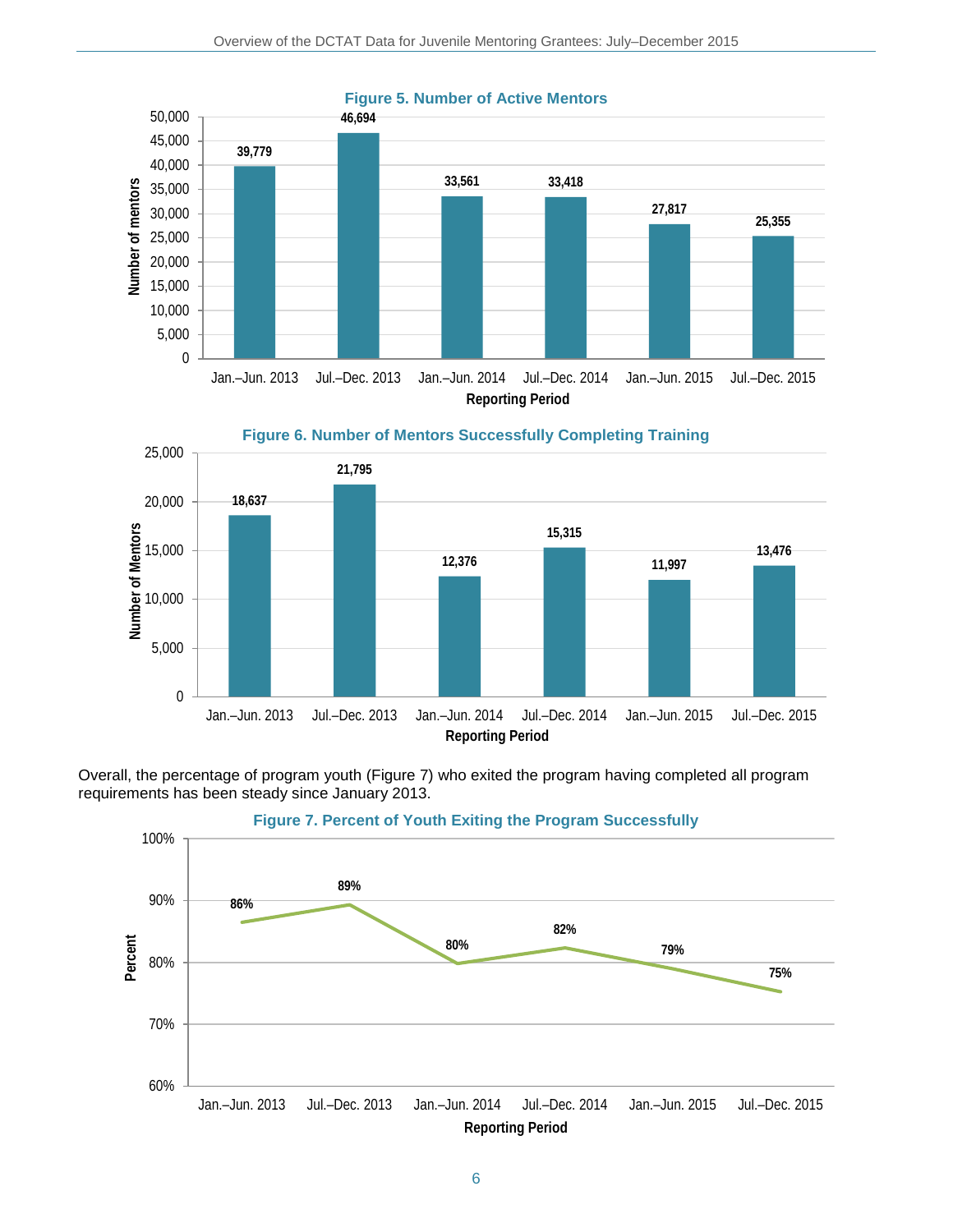Tables 5 and 6 break down the data on offending levels among the program youth served. Less than 1 percent of youth tracked had an arrest or delinquent offense while in the program, and 4 percent committed an offense 6–12 months after exiting the program. The mentor retention rate for these programs is high—87 percent—which is a likely contributor to a program's overall success, as defined by low rates of participant youth offending and reoffending.

| <b>Performance Measure</b>                 | <b>Data</b>            |
|--------------------------------------------|------------------------|
| Youth tracked for delinquent offenses      | 41,627                 |
| Youth with an arrest or delinguent offense | 233                    |
| Youth committed to juvenile facility       | 194                    |
| Youth sentenced to adult prison            | 0                      |
| Youth who received another sentence        | 31                     |
| Percent of youth who offend                | $< 1\%$<br>$(n = 233)$ |

### **Table 6. Long-Term Offending Data for Youth Exiting Programs 6–12 Months Earlier: July–December 2015**

| <b>Performance Measure</b>                 | <b>Data</b>      |
|--------------------------------------------|------------------|
| Youth tracked for delinguent offenses      | 804              |
| Youth with an arrest or delinguent offense | 35               |
| Youth committed to juvenile facility       | 85               |
| Youth sentenced to adult prison            | 9                |
| Youth who received another sentence        | 10               |
| Percent of youth who offend                | 4%<br>$(n = 35)$ |

Recidivism levels among the youth served were also low (Tables 7 and 8). Less than 1 percent committed a subsequent new offense while in the program, and none of the 29 youth who were tracked for recidivism 6-12 months after program exit were arrested for a new delinquent offense.

### **Table 7. Short-Term Recidivism Data: July–December 2015**

| <b>Performance Measure</b>                  | <b>Data</b>           |
|---------------------------------------------|-----------------------|
| Youth tracked for new delinguent offenses   | 16,623                |
| Youth with new arrest or delinquent offense | 96                    |
| Youth recommitted to juvenile facility      | 17                    |
| Youth sentenced to adult prison             | 2                     |
| Youth who received another sentence         | 4                     |
| Percent of youth who reoffend               | $< 1\%$<br>$(n = 96)$ |

#### **Table 8. Long-Term Recidivism Data for Youth Exiting Programs 6–12 Months Earlier: July–December 2015**

| <b>Performance Measure</b>                  | <b>Data</b> |
|---------------------------------------------|-------------|
| Youth tracked for new delinguent offenses   | 29          |
| Youth with new arrest or delinquent offense | 0           |
| Youth recommitted to juvenile facility      | 0           |
| Youth sentenced to adult prison             | 0           |
| Youth who received another sentence         | 0           |
| Percent of youth who reoffend               | 0%          |